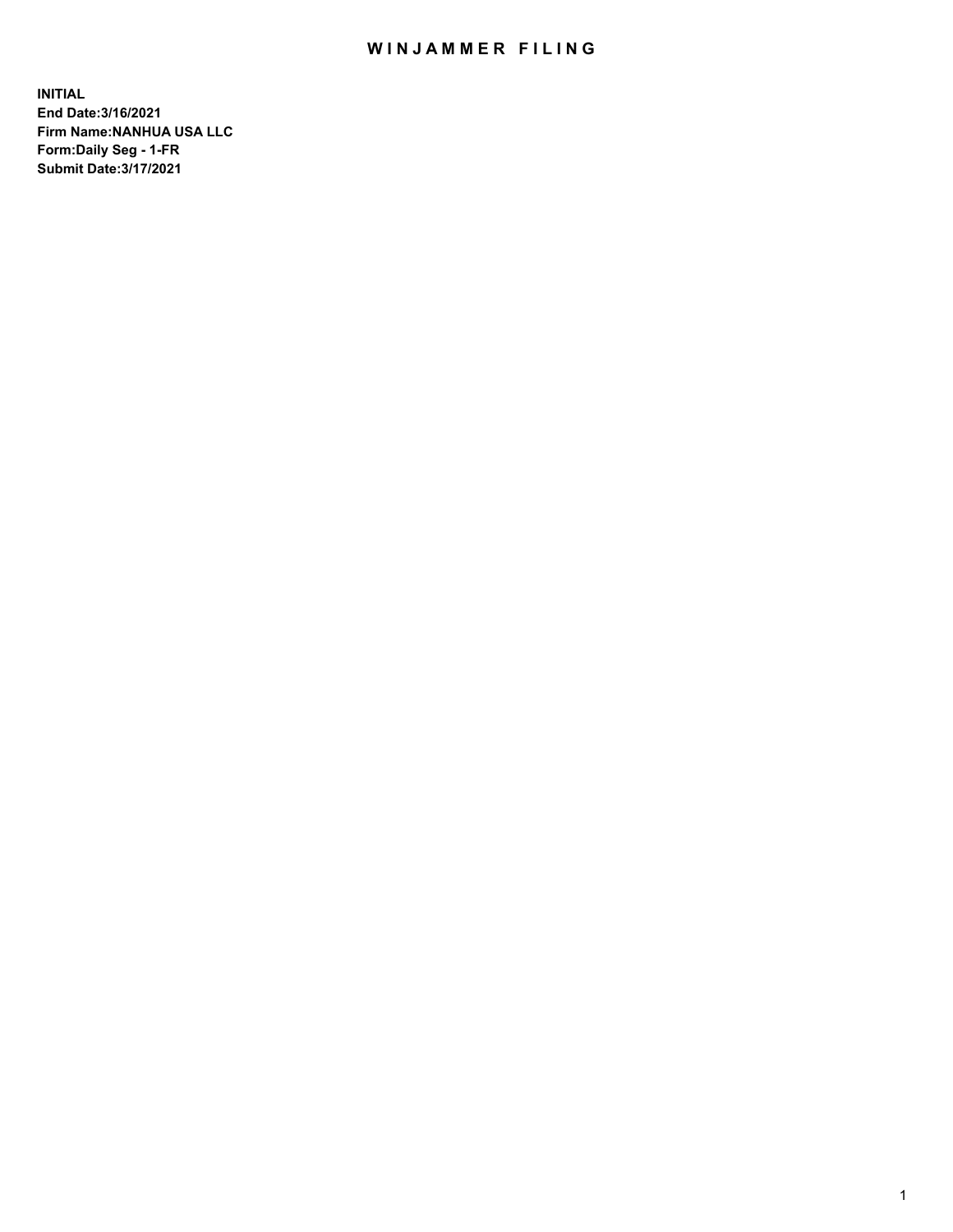## **INITIAL End Date:3/16/2021 Firm Name:NANHUA USA LLC Form:Daily Seg - 1-FR Submit Date:3/17/2021 Daily Segregation - Cover Page**

Name of Company **NANHUA USA LLC** [0010] Contact Name **Kimberley Vercoe** [0040] Contact Phone Number **+1 (312) 526-3930** [0060] Contact Email Address **Kimberley.Vercoe@nanhua-usa. com** [0065] FCM's Customer Segregated Funds Residual Interest Target (choose one): a. Minimum dollar amount: ; or **3,500,000** [8930] b. Minimum percentage of customer segregated funds required:% ; or **0** [8940] c. Dollar amount range between:and; or **0** [8950] **0** [8951] d. Percentage range of customer segregated funds required between:% and%. **0** [8960] **0** [8961] FCM's Customer Secured Amount Funds Residual Interest Target (choose one): a. Minimum dollar amount: ; or **100,000** [8970] b. Minimum percentage of customer secured funds required:% ; or **0** [8980] c. Dollar amount range between:and; or **0** [8990] **0** [8991] d. Percentage range of customer secured funds required between:% and%. **0** [9000] **0** [9001] FCM's Cleared Swaps Customer Collateral Residual Interest Target (choose one): a. Minimum dollar amount: ; or **0** [9010] b. Minimum percentage of cleared swaps customer collateral required:% ; or **0** [9020] c. Dollar amount range between:and; or **0** [9030] **0** [9031]

d. Percentage range of cleared swaps customer collateral required between:% and%. **0** [9040] **0** [9041]

Attach supporting documents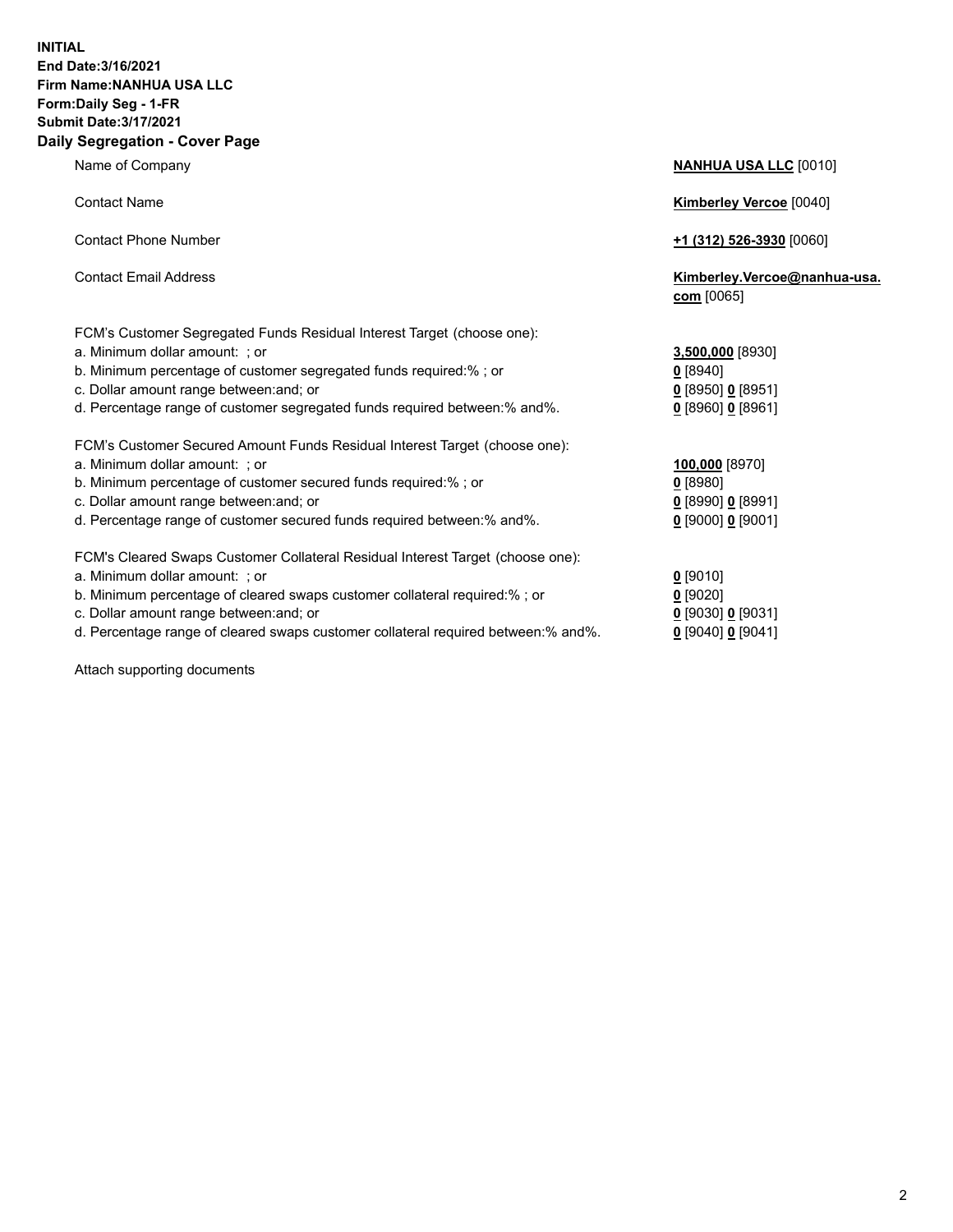**INITIAL End Date:3/16/2021 Firm Name:NANHUA USA LLC Form:Daily Seg - 1-FR Submit Date:3/17/2021**

## **Daily Segregation - Secured Amounts**

|     | Foreign Futures and Foreign Options Secured Amounts                                         |                                      |
|-----|---------------------------------------------------------------------------------------------|--------------------------------------|
|     | Amount required to be set aside pursuant to law, rule or regulation of a foreign            | $0$ [5605]                           |
| 1.  | government or a rule of a self-regulatory organization authorized thereunder                |                                      |
|     | Net ledger balance - Foreign Futures and Foreign Option Trading - All Customers             |                                      |
|     | A. Cash                                                                                     | 66,482 [5615]                        |
|     | B. Securities (at market)                                                                   | $0$ [5617]                           |
| 2.  | Net unrealized profit (loss) in open futures contracts traded on a foreign board of trade   | -12,535 [5625]                       |
| 3.  | Exchange traded options                                                                     |                                      |
|     | A. Market value of open option contracts purchased on a foreign board of trade              | $0$ [5635]                           |
|     | B. Market value of open contracts granted (sold) on a foreign board of trade                | $0$ [5637]                           |
| 4.  | Net equity (deficit) (add lines 1. 2. and 3.)                                               |                                      |
| 5.  | Account liquidating to a deficit and account with a debit balances - gross amount           | 53,947 [5645]                        |
|     |                                                                                             | $0$ [5651]                           |
| 6   | Less: amount offset by customer owned securities                                            | $Q$ [5652] $Q$ [5654]                |
|     | Amount required to be set aside as the secured amount - Net Liquidating Equity              | 53,947 [5655]                        |
|     | Method (add lines 4 and 5)                                                                  |                                      |
| 7.  | Greater of amount required to be set aside pursuant to foreign jurisdiction (above) or line | 53,947 [5660]                        |
|     | 6.                                                                                          |                                      |
|     | FUNDS DEPOSITED IN SEPARATE REGULATION 30.7 ACCOUNTS                                        |                                      |
| 1.  | Cash in Banks                                                                               |                                      |
|     | A. Banks located in the United States                                                       | 342,889 [5700]                       |
|     | B. Other banks qualified under Regulation 30.7                                              | <u>0</u> [5720] 342,889 [5730]       |
| 2.  | Securities                                                                                  |                                      |
|     | A. In safekeeping with banks located in the United States                                   | $0$ [5740]                           |
|     | B. In safekeeping with other banks qualified under Regulation 30.7                          | 0 [5760] 0 [5770]                    |
| 3.  | Equities with registered futures commission merchants                                       |                                      |
|     | A. Cash                                                                                     | $0$ [5780]                           |
|     | <b>B.</b> Securities                                                                        | $0$ [5790]                           |
|     | C. Unrealized gain (loss) on open futures contracts                                         | $0$ [5800]                           |
|     | D. Value of long option contracts                                                           | $0$ [5810]                           |
|     | E. Value of short option contracts                                                          | 0 [5815] 0 [5820]                    |
| 4.  | Amounts held by clearing organizations of foreign boards of trade                           |                                      |
|     | A. Cash                                                                                     | $0$ [5840]                           |
|     | <b>B.</b> Securities                                                                        | $0$ [5850]                           |
|     | C. Amount due to (from) clearing organization - daily variation                             | $0$ [5860]                           |
|     | D. Value of long option contracts                                                           | $0$ [5870]                           |
|     | E. Value of short option contracts                                                          | 0 [5875] 0 [5880]                    |
| 5.  | Amounts held by member of foreign boards of trade                                           |                                      |
|     | A. Cash                                                                                     | 74,842 [5900]                        |
|     | <b>B.</b> Securities                                                                        | $0$ [5910]                           |
|     | C. Unrealized gain (loss) on open futures contracts                                         | -12,535 [5920]                       |
|     | D. Value of long option contracts                                                           | $0$ [5930]                           |
|     | E. Value of short option contracts                                                          | <u>0</u> [5935] <u>62,307</u> [5940] |
| 6.  | Amounts with other depositories designated by a foreign board of trade                      | $0$ [5960]                           |
| 7.  | Segregated funds on hand                                                                    | $0$ [5965]                           |
| 8.  | Total funds in separate section 30.7 accounts                                               | 405,196 [5970]                       |
| 9.  | Excess (deficiency) Set Aside for Secured Amount (subtract line 7 Secured Statement         |                                      |
|     | Page 1 from Line 8)                                                                         | 351,249 [5680]                       |
| 10. | Management Target Amount for Excess funds in separate section 30.7 accounts                 |                                      |
| 11. |                                                                                             | 100,000 [5980]                       |
|     | Excess (deficiency) funds in separate 30.7 accounts over (under) Management Target          | <u>251,249</u> [5985]                |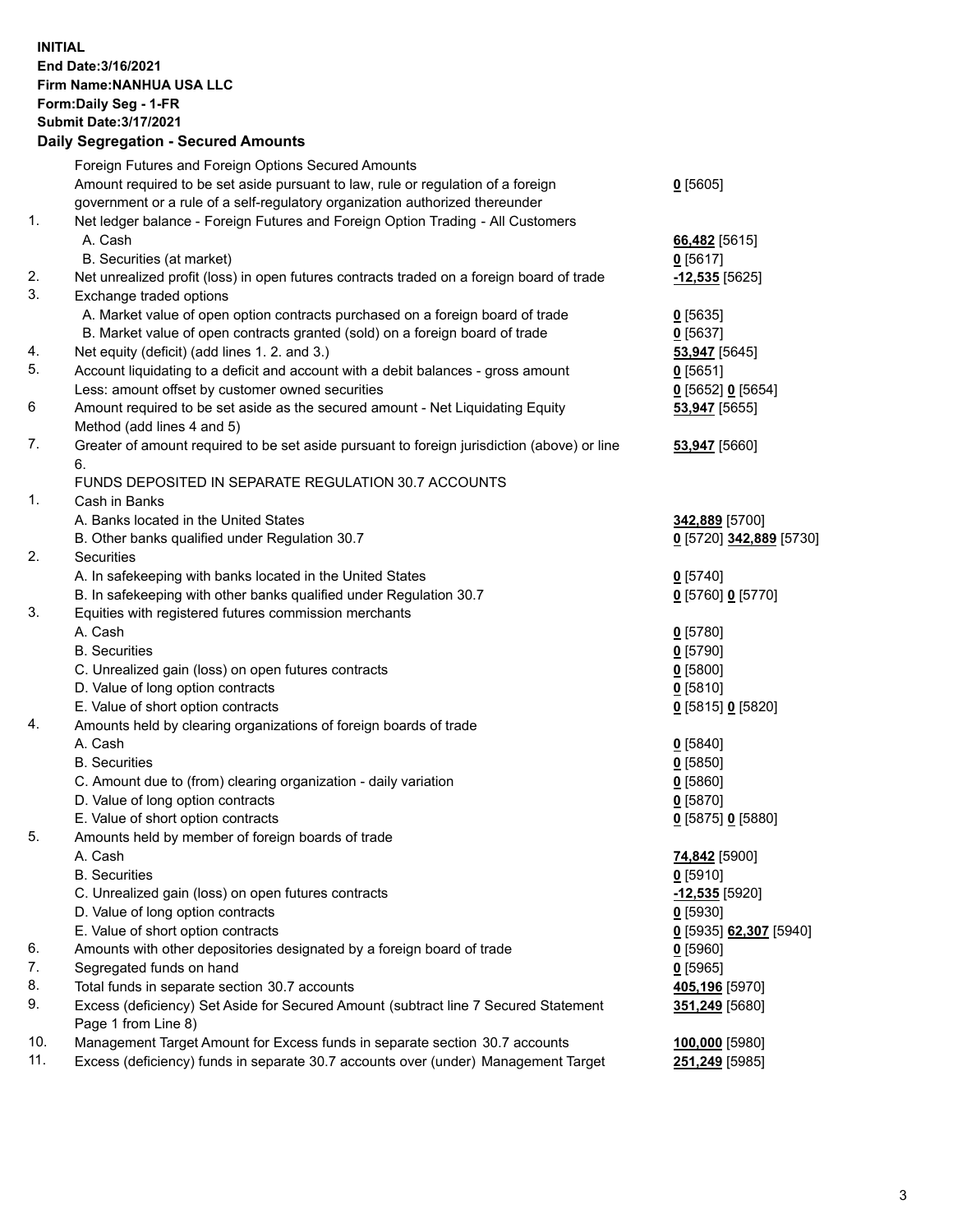**INITIAL End Date:3/16/2021 Firm Name:NANHUA USA LLC Form:Daily Seg - 1-FR Submit Date:3/17/2021 Daily Segregation - Segregation Statement** SEGREGATION REQUIREMENTS (Section 4d(2) of the CEAct) 1. Net ledger balance A. Cash **83,631,054** [5000] B. Securities (at market) **0** [5010] 2. Net unrealized profit (loss) in open futures contracts traded on a contract market **6,413,724** [5020] 3. Exchange traded options A. Market value of open option contracts purchased on a contract market **1,613,569** [5030] B. Market value of open option contracts granted (sold) on a contract market **-1,328,483** [5040] 4. Net Equity (deficit) (add lines 1, 2, and 3) **90,329,864** [5050] 5. Accounts liquidating to a deficit and accounts with debit balances - gross amount **0** [5060] Less: amount offset by customer owned securities **0** [5070] **0** [5080] 6. Amount required to be segregated (add lines 4 and 5) **90,329,864** [5090] FUNDS IN SEGREGATED ACCOUNTS 7. Deposited in segregated funds bank accounts A. Cash **22,238,295** [5100] B. Securities representing investment of customers' funds (at market) **0** [5110] C. Securities held for particular customers or option customers in lieu of cash (at market) **0** [5120] 8. Margins on deposit with derivatives clearing organizations of contract markets A. Cash **78,173,219** [5130] B. Securities representing investment of customers' funds (at market) **0** [5140] C. Securities held for particular customers or option customers in lieu of cash (at market) **0** [5150] 9. Net settlement from (to) derivatives clearing organizations of contract markets **120,212** [5160] 10. Exchange traded options A. Value of open long option contracts **1,613,569** [5170] B. Value of open short option contracts **-1,328,483** [5180] 11. Net equities with other FCMs A. Net liquidating equity **0** [5190] B. Securities representing investment of customers' funds (at market) **0** [5200] C. Securities held for particular customers or option customers in lieu of cash (at market) **0** [5210] 12. Segregated funds on hand **0** [5215] 13. Total amount in segregation (add lines 7 through 12) **100,816,812** [5220] 14. Excess (deficiency) funds in segregation (subtract line 6 from line 13) **10,486,948** [5230] 15. Management Target Amount for Excess funds in segregation **3,500,000** [5240] 16. Excess (deficiency) funds in segregation over (under) Management Target Amount **6,986,948** [5250]

Excess